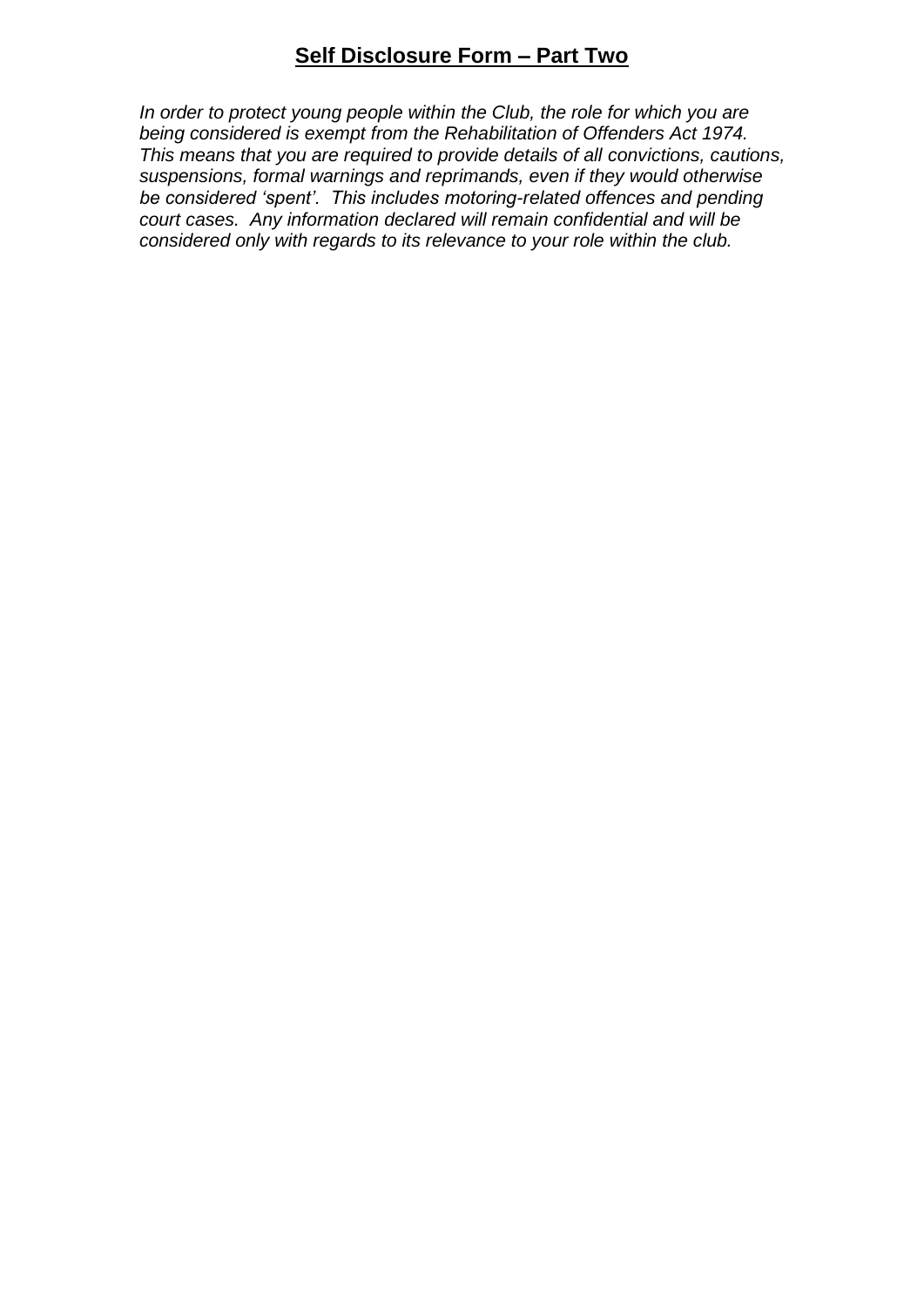Please answer the following questions, then sign and date the following form

**Have you ever been convicted, cautioned, bound over, suspended, formally warned or reprimanded, or do you have any pending court cases?** 

**Yes / No (delete as appropriate)** 

**If 'Yes', please supply details below, including the nature of the offence, the date and the sentence imposed:**

**Do you know of any reason why you should not work directly with children, or in an environment where children are present (i.e. are you known to any Social Care Services Department as being an actual or potential risk to children, have you had a disciplinary sanction from another club, Governing Body or other organisation relating to child welfare etc.?)** 

**Yes / No (delete as appropriate)** 

**If 'Yes', please supply details below:**

**\_\_\_\_\_\_\_\_\_\_\_\_\_\_\_\_\_\_** 

**I declare that the information above is correct, and I agree to inform the Club Child Welfare Officer within 24 hours if I am subsequently arrested or investigated in relation to Child Welfare concerns, and within 7 days if any other information in Part Two changes. I understand that provision of false information or failure to provide updated information is a disciplinary offence.** 

**Signed: \_\_\_\_\_\_\_\_\_\_\_\_\_\_\_\_\_\_\_\_\_\_\_\_\_\_\_\_\_\_\_\_\_\_ Date:**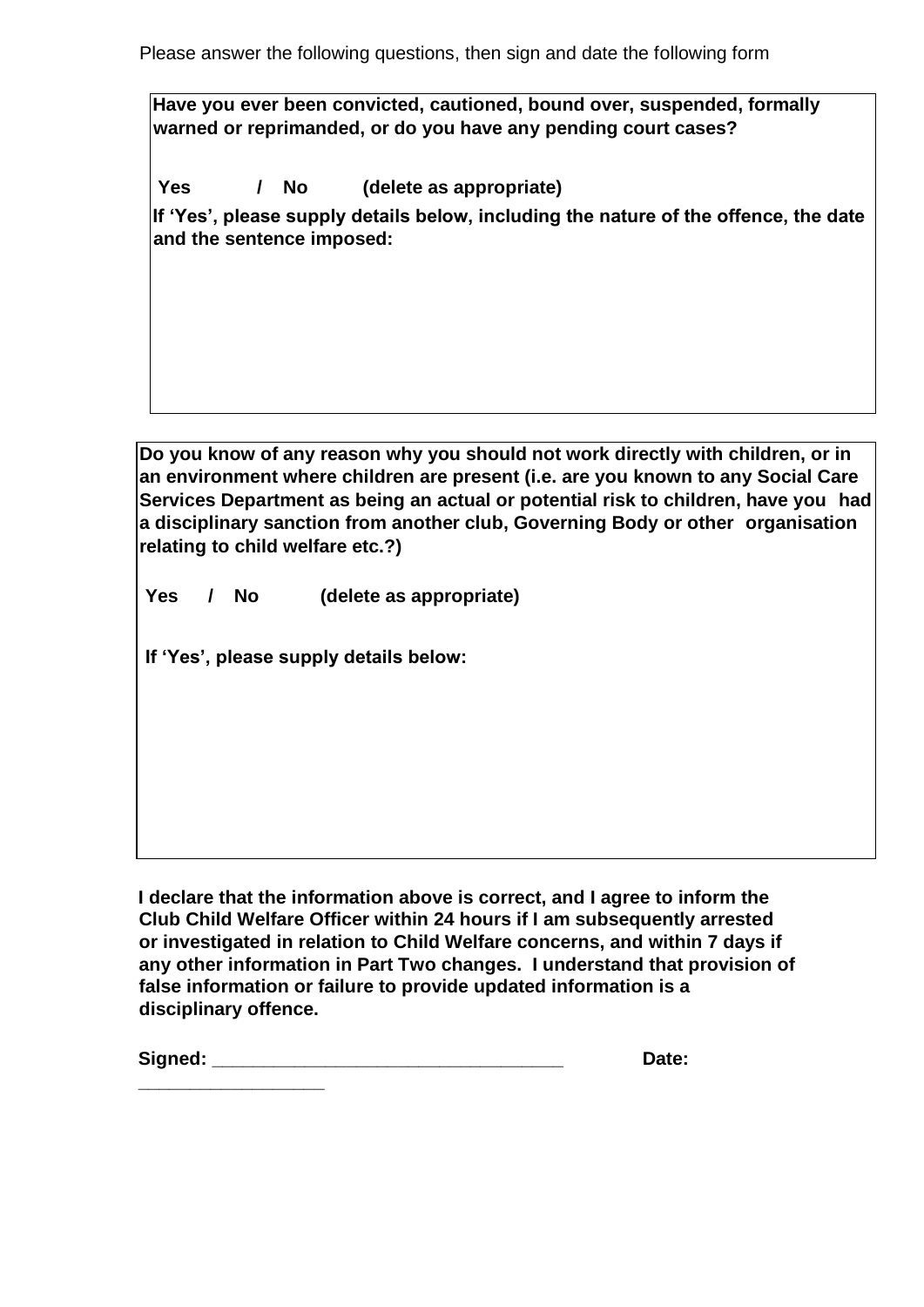## **Guidance Notes for Using DBS Disclosures / Self Disclosures**

The information provided by both DBS Disclosures and Self Disclosures is of a sensitive, personal nature, and is covered by the Data Protection Act.

### **CRB Disclosures**

When DBS Disclosures are applied for, you will receive a Code of Practice from the DBS relating to the handling and storing of information (for more information see www.disclosure.gov.uk)

# **Self Disclosures**

#### **Handling Information**

Information provided on a Self Disclosure Form must be only be disclosed to those who 'need to know', i.e. the Club's Child Welfare Officer(s), and must only be used for the specific reason for which it was collected. For example, it must not be passed on to another club that the individual is involved with, or discussed with other club members who are not directly involved with Child Welfare.

## **Storing Forms**

All Self Disclosure forms must be kept securely in lockable storage with access strictly limited to those who are entitled to see it, e.g. the Club's Child Welfare Officer(s). Copies of forms should not be made, and originals should be securely destroyed (i.e. shredded / burned) no longer than six months after a decision has been made about a person's suitability for a role within the club. However, we recommend that you keep a record of the names of people who have completed Self Disclosures, the date they completed the form and of the decision made about their suitability for a role within the club (but not details of any convictions etc.)